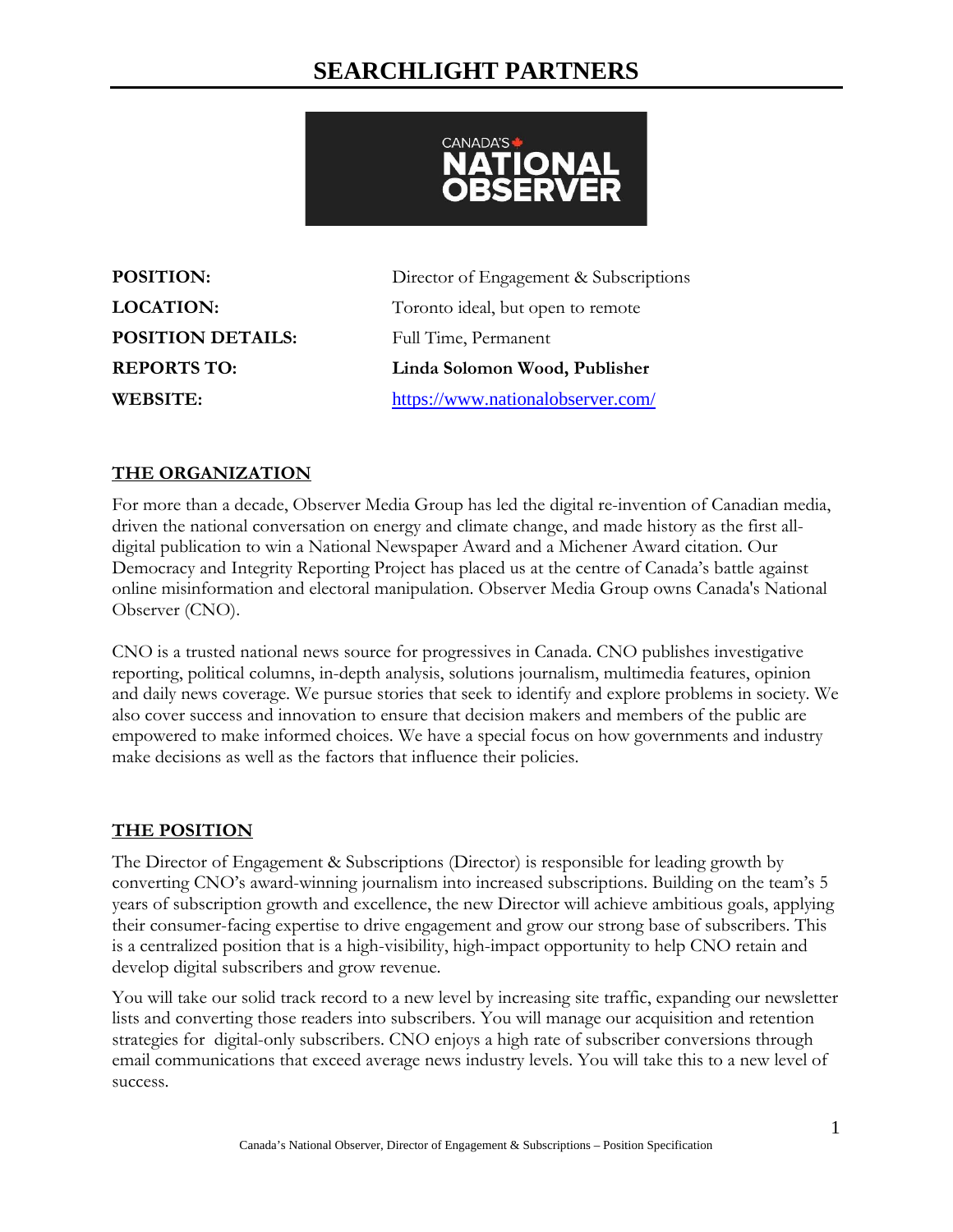# **SEARCHLIGHT PARTNERS**

You will also be responsible for selling group subscriptions to large organizations, building on our current group which includes the federal government, libraries, universities and civil society groups, as well as businesses. As you meet your targets and create additional revenue, you will expand your team and be responsible for hiring and managing all contractors and new employees who will be working with you on engagement.

The Director of Engagement & Subscriptions is an ideal role for a metrics-driven leader who is proficient at deriving compelling insights and analytics, and collaborating with internal stakeholders. You are keen to deliver on-time, on-brand, and on-budget results when it comes to pricing, engagement, and retention.

### **RESPONSIBILITIES**

- Drive CNO's subscription and overall consumer revenue business and strategy, contributing towards company gross margin and profitability goals.
- Champion subscription and consumer revenue opportunities and become a voice of the consumer with internal stakeholders to deliver a coherent go-to-market strategy.
- Establish a subscription growth & engagement plan and strategy.
- Apply consumer marketing expertise to grow CNO's strong base of digital subscribers.
- Build cross-channel initiatives, personalized campaigns, customer segmentation, and optimize marketing technologies – driving measurable improvements in customer engagement.
- Guide consumer revenue and user research to better understand what readers want from our digital content, to inform our strategies and priorities. Conduct market and competitor research.
- Create an always-on approach to engagement, by looking at CNO customers' entire journey across all devices and channels, and then create an optimized messaging and content to align with various touchpoints and unique needs along our customers' journey.
- Continually hunt through other avenues such as through Twitter spaces, podcasts, and online events to cultivate new subscribers, and retain current subscribers.
- Oversee tracking and reporting of key life cycle performance metrics against goals, drive measurable improvements to subscriber engagement and retention metrics.
- Analyze data and metrics on a monthly or as needed basis, making recommendations for improvements.
- Maintain existing datasets and continue to develop new prospects.
- Utilize and share data insights to shape decision-making and strategy.
- Write and use communications to help create momentum.
- Lead, manage, and recruit team members and external contractors.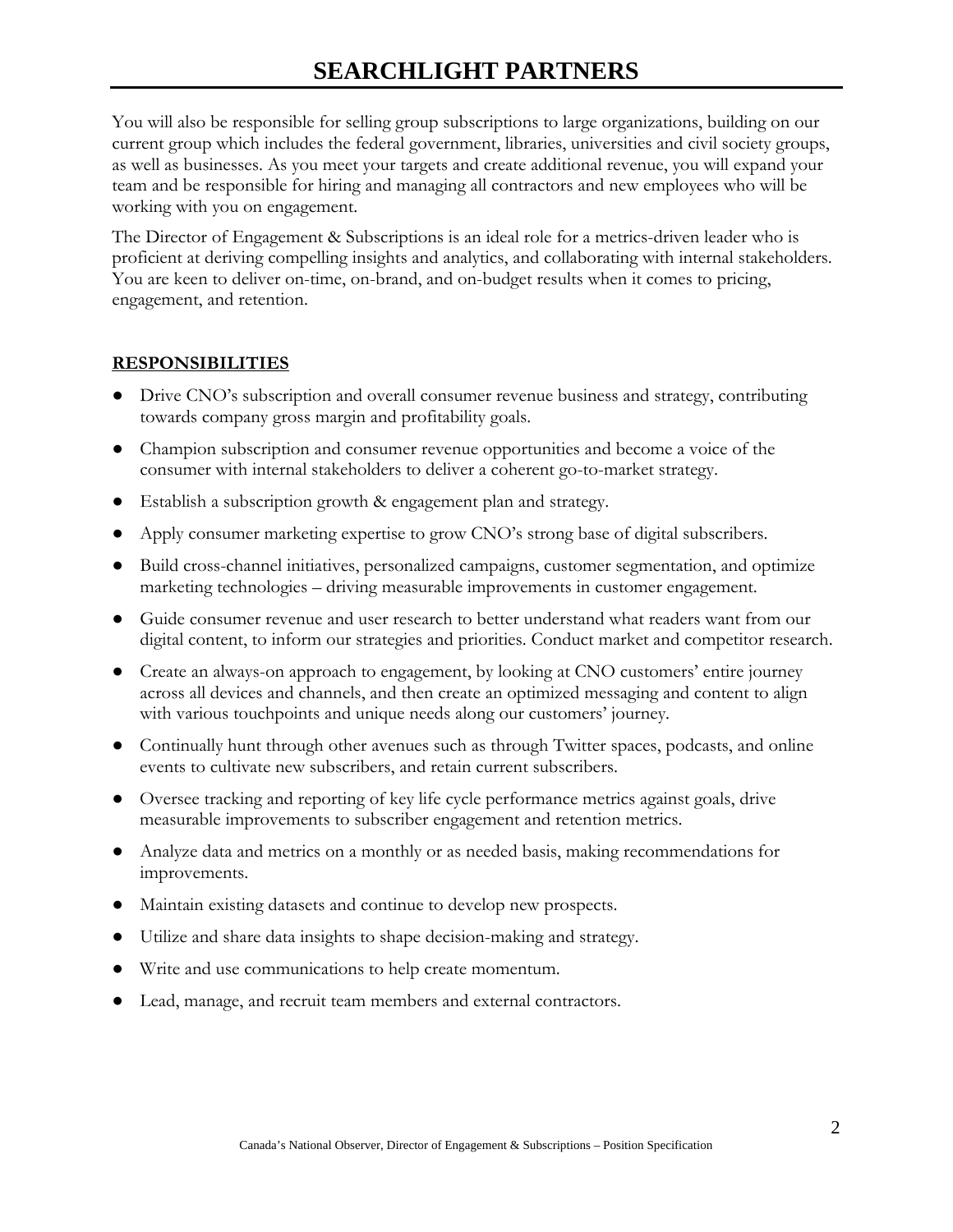### **CANDIDATE QUALIFICATIONS**

- Minimum 5 years' experience in digital subscription, digital marketing, or digital campaigning within a news media environment.
- Demonstrated success leading and scaling growth in a customer-driven subscription business.
- Track record of growing subscription sales through paywalls and increasing site traffic.
- Ability to identify subscriber revenue KPIs that will help focus CNO on the highest-impact work.
- A passion for data & metrics, growth and a track record of meeting and exceeding revenue targets, managing all points of the sales funnel.
- Experience in SEO and digital marketing, and working with analytical and reporting tools.
- Understanding of engagement metrics and their contribution to achieving goals and objectives.
- Comfortable leading internal stakeholders.
- Use of CRM marketing solutions and technology, with practical working knowledge of segmentation, targeting, automation, and testing.
- Ability to leverage social media to promote subscription sales.
- Knowledge of Mailchimp and paywall technology.

## **CANDIDATE ATTRIBUTES**

- An eye towards innovation and identifying creative growth solutions.
- Self-motivated, driven with initiative.
- Ability to apply strategies to deliver results while demonstrating flexibility and adaptability to fulfill the needs of the business.
- Ability to formulate a clear point of view, with concise communication.
- Resourceful, with the ability to work independently and solve problems.
- Highly organized, with the ability to handle and prioritize multiple projects.
- Detail- and deadline-oriented.
- An appreciation of our mission and a readiness to enthusiastically advance our impact.
- An ambitious builder who wants to "make their mark" on the world, expand our influence, and grow audiences.
- A strategic thinker with a creative and entrepreneurial mindset.
- A commitment to continuous improvement.
- Roll-up-the-sleeves work ethic and a pragmatic, results-oriented approach.
- Emotional intelligence with excellent communication and interpersonal skills.